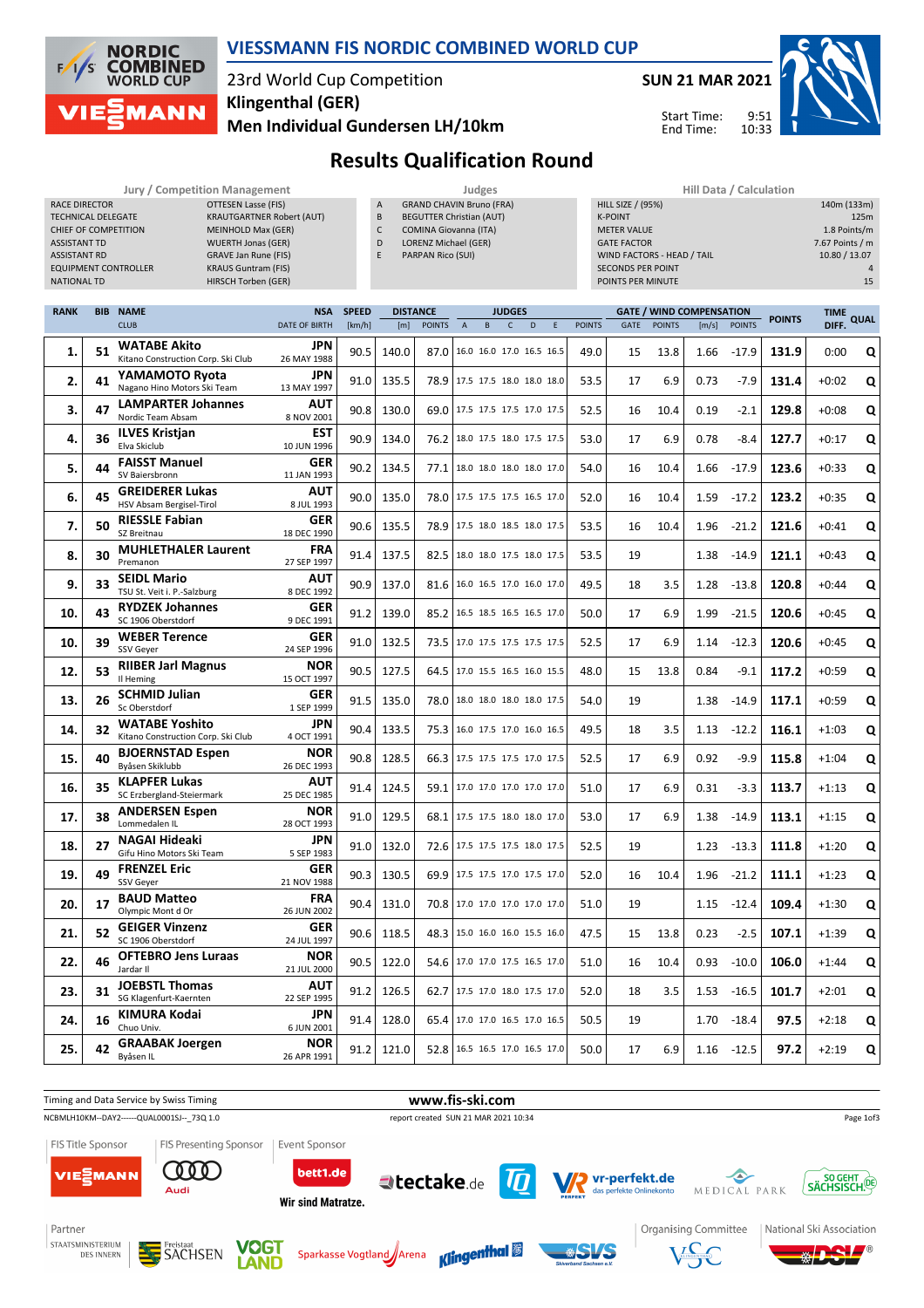

#### **VIESSMANN FIS NORDIC COMBINED WORLD CUP**

### 23rd World Cup Competition **Men Individual Gundersen LH/10km Klingenthal (GER)**

**SUN 21 MAR 2021**



9:51 10:33 Start Time: End Time:

# **Results Qualification Round**

| <b>RANK</b> | <b>BIB NAME</b> |                                                               | <b>NSA</b>                | <b>SPEED</b> | <b>DISTANCE</b> |                                 | <b>JUDGES</b>  |                                 |              |   |   |               | <b>GATE / WIND COMPENSATION</b> |               | <b>POINTS</b> | TIME<br><b>QUAL</b> |      |         |   |
|-------------|-----------------|---------------------------------------------------------------|---------------------------|--------------|-----------------|---------------------------------|----------------|---------------------------------|--------------|---|---|---------------|---------------------------------|---------------|---------------|---------------------|------|---------|---|
|             |                 | <b>CLUB</b>                                                   | DATE OF BIRTH             | [km/h]       | [m]             | <b>POINTS</b>                   | $\overline{A}$ | B                               | $\mathsf{C}$ | D | E | <b>POINTS</b> | GATE                            | <b>POINTS</b> | [m/s]         | <b>POINTS</b>       |      | DIFF.   |   |
| 26.         | 18              | <b>MACH David</b><br><b>Tsv Buchenberg</b>                    | GER<br>14 MAY 2000        | 91.3         | 122.0           | 54.6                            |                | 17.0 17.0 17.0 17.0 17.0        |              |   |   | 51.0          | 19                              |               | 0.98          | $-10.6$             | 95.0 | $+2:28$ | Q |
| 27.         | q               | <b>HEINIS Marco</b><br>Olympic Mont d or                      | FRA<br>14 APR 2003        | 90.7         | 122.5           | 55.5                            |                | 17.0 17.0 17.0 17.0 17.0        |              |   |   | 51.0          | 19                              |               | 1.17          | $-12.6$             | 93.9 | $+2:32$ | Q |
| 28.         | 23              | <b>KOSTNER Aaron</b><br>G.S. FIAMME ORO MOENA                 | ITA<br>8 JUL 1999         | 91.4         | 120.0           | 51.0   17.0 17.0 17.5 17.0 16.5 |                |                                 |              |   |   | 51.0          | 19                              |               | 0.78          | -8.4                | 93.6 | $+2:33$ | Q |
| 29.         | 14              | YACHI Sora<br>Waseda Univ.                                    | JPN<br>4 MAY 2000         | 90.9         | 119.0           | 49.2                            |                | 16.5 16.5 16.5 16.0 16.0        |              |   |   | 49.0          | 19                              |               | 0.44          | $-4.8$              | 93.4 | $+2:34$ | Q |
| 30.         | 48              | <b>HEROLA Ilkka</b><br>Puijon Hiihtoseura                     | FIN<br>22 JUN 1995        | 90.3         | 118.0           | 47.4                            |                | 15.0 15.5 16.0 15.5 15.0        |              |   |   | 46.0          | 16                              | 10.4          | 1.11          | $-12.0$             | 91.8 | $+2:40$ | Q |
| 31.         | 21              | <b>FLETCHER Taylor</b><br>Steamboat Springs Winter Sports Clu | <b>USA</b><br>11 MAY 1990 | 91.4         | 116.5           | 44.7                            |                | 16.5 16.5 16.5 16.5 16.0        |              |   |   | 49.5          | 19                              |               | 0.55          | $-5.9$              | 88.3 | $+2:54$ | Q |
| 32.         | 6               | <b>BORTOLAS lacopo</b><br><b>GS FIAMME GIALLE</b>             | ITA<br>7 JUN 2003         | 90.6         | 119.0           | 49.2                            |                | 16.0 16.5 16.0 16.5 17.0        |              |   |   | 49.0          | 19                              |               | 1.02          | $-11.0$             | 87.2 | $+2:59$ | Q |
| 33.         | 10              | <b>GOOD Jasper</b><br>Steamboat Springs Winter Sports Clu     | <b>USA</b><br>10 MAY 1996 | 90.5         | 121.0           | 52.8                            |                | 17.0 17.5 17.5 17.0 16.5        |              |   |   | 51.5          | 19                              |               | 1.59          | $-17.2$             | 87.1 | $+2:59$ | Q |
| 34.         | 34              | <b>FRITZ Martin</b><br>WSV Murau-Steiermark                   | <b>AUT</b><br>24 OCT 1994 | 90.7         | 112.5           | 37.5                            |                | 16.0 16.5 17.0 16.0 16.5        |              |   |   | 49.0          | 17                              | 6.9           | 0.63          | $-6.8$              | 86.6 | $+3:01$ | Q |
| 35.         | 24              | <b>PORTYK Tomas</b><br>LSK Lomnice nad Popelkou               | <b>CZE</b><br>6 APR 1996  | 90.7         | 118.5           | 48.3                            |                | 17.0 16.5 17.0 16.5 17.0        |              |   |   | 50.5          | 19                              |               | 1.23          | $-13.3$             | 85.5 | $+3:06$ | Q |
| 36.         | 28              | <b>COSTA Samuel</b><br>G.S. FIAMME ORO MOENA                  | ITA<br>30 NOV 1992        | 91.8         | 117.0           | 45.6 16.0 16.5 17.0 16.5 16.0   |                |                                 |              |   |   | 49.0          | 19                              |               | 0.93          | $-10.0$             | 84.6 | $+3:09$ | Q |
| 37.         | 19              | <b>PAZOUT Ondrej</b><br>ASO Dukla Liberec                     | <b>CZE</b><br>1 JUL 1998  | 91.6         | 117.0           | 45.6   14.5 14.5 15.0 14.5 14.5 |                |                                 |              |   |   | 43.5          | 19                              |               | 0.48          | $-5.2$              | 83.9 | $+3:12$ | Q |
| 38.         | 8               | <b>BRECL Gasper</b><br>Ssk Mislinja                           | <b>SLO</b><br>18 NOV 1999 | 91.0         | 115.5           | 42.9                            |                | 14.5 15.0 15.5 15.0 15.0        |              |   |   | 45.0          | 19                              |               | 0.51          | $-5.5$              | 82.4 | $+3:18$ | Q |
| 39.         | 25              | <b>RETTENEGGER Stefan</b><br>TSU St. Veit im Pongau           | <b>AUT</b><br>3 FEB 2002  | 90.9         | 118.0           | 47.4                            |                | 16.5 17.0 17.0 16.5 17.0        |              |   |   | 50.5          | 19                              |               | 1.56          | $-16.8$             | 81.1 | $+3:23$ | Q |
| 40.         | 15              | <b>MUTRU Leevi</b><br>Lahti SC                                | <b>FIN</b><br>16 MAY 1995 | 91.4         | 114.0           | 40.2   15.5 16.5 17.0 16.5 16.0 |                |                                 |              |   |   | 49.0          | 19                              |               | 1.04          | $-11.2$             | 78.0 | $+3:36$ | Q |
| 41.         | 13              | <b>VRHOVNIK Vid</b><br>Ssk Velenje                            | <b>SLO</b><br>12 JUL 1999 | 91.6         | 111.5           | 35.7                            |                | 14.0 14.5 14.5 14.5 14.5        |              |   |   | 43.5          | 19                              |               | 0.12          | $-1.3$              | 77.9 | $+3:36$ | Q |
| 42.         | 22              | <b>ORTER Philipp</b><br>SV Villach-Kaernten                   | AUT<br>16 FEB 1994        | 91.4         | 114.5           | 41.1                            |                | 14.5 15.5 15.0 15.0 15.0        |              |   |   | 45.0          | 19                              |               | 0.77          | $-8.3$              | 77.8 | $+3:36$ | Q |
| 43.         | $\overline{2}$  | <b>THANNHEIMER Wendelin</b><br>Sc Oberstdorf                  | GER<br>25 NOV 1999        | 91.3         | 111.0           | 34.8                            |                | 16.0 16.5 16.0 16.5 15.5        |              |   |   | 48.5          | 19                              |               | 0.74          | $-8.0$              | 75.3 | $+3:46$ | Q |
| 44.         | 11              | <b>BLONDEAU Gael</b><br>Ski Club mont noir                    | FRA<br>28 DEC 2000        | 90.3         | 112.5           | 37.5                            |                | 16.0 16.0 16.0 16.0 16.0        |              |   |   | 48.0          | 19                              |               | 1.12          | $-12.1$             | 73.4 | $+3:54$ | Q |
| 45.         | 29              | <b>OFTEBRO Einar Luraas</b><br>Jardar II                      | NOR<br>6 AUG 1998         | 91.3         | 113.5           | 39.3   14.5 15.0 15.5 15.5 15.0 |                |                                 |              |   |   | 45.5          | 19                              |               | 1.10          | $-11.9$             | 72.9 | $+3:56$ | Q |
| 46.         | 20              | <b>VYTRVAL Jan</b><br>ASO Dukla Liberec                       | CZE<br>8 MAY 1998         | 91.0         | 108.5           |                                 |                | 30.3   15.5 16.0 16.0 16.0 15.5 |              |   |   | 47.5          | 19                              |               | 0.46          | $-5.0$              | 72.8 | $+3:56$ | Q |
| 47.         | 12              | <b>KARHUMAA Wille</b><br>Ounasvaaran Hiihtoseura              | FIN<br>7 JUN 2000         | 91.2         | 105.0           | 24.0                            |                | 15.5 16.0 15.5 15.5 16.0        |              |   |   | 47.0          | 19                              |               | 0.17          | $-1.8$              | 69.2 | $+4:11$ | Q |
| 48.         |                 | <b>PARK Jeun</b>                                              | <b>KOR</b><br>11 MAR 1993 | 91.1         | 105.5           |                                 |                | 24.9 15.0 15.5 16.0 15.5 15.5   |              |   |   | 46.5          | 19                              |               | 0.49          | $-5.3$              | 66.1 | $+4:23$ | Q |
| 49.         |                 | <b>TYRODE Mael</b><br>S.C les fourgs                          | <b>FRA</b><br>31 JUL 2000 | 90.9         | 100.0           | 15.0   13.0 14.0 13.5 14.0 14.0 |                |                                 |              |   |   | 41.5          | 19                              |               | 0.72          | $-7.8$              | 48.7 | $+5:33$ | Q |
| 50.         | 3               | <b>MARIOTTI Domenico</b><br>G.S. FIAMME ORO MOENA             | ITA<br>9 OCT 2001         | 90.5         | 95.5            |                                 |                | 6.9 15.0 15.5 15.0 15.5 15.0    |              |   |   | 45.5          | 19                              |               | 0.73          | $-7.9$              | 44.5 | $+5:50$ | Q |
| 51.         | 4               | <b>BURAAS Lars</b><br>Hurdal II                               | <b>NOR</b><br>17 JAN 1995 | 90.3         | 92.0            |                                 |                | 0.6   15.0 15.5 15.5 15.5 15.5  |              |   |   | 46.5          | 19                              |               | 0.40          | $-4.3$              | 42.8 | $+5:56$ |   |
| 52.         | 1               | <b>HAHN Martin</b><br><b>VSC Klingenthal</b>                  | <b>GER</b><br>6 MAY 1997  | 90.1         | 97.0            |                                 |                | 9.6 14.0 14.0 14.5 14.5 14.0    |              |   |   | 42.5          | 19                              |               |               | 1.34 -14.5          | 37.6 | $+6:17$ |   |
|             |                 |                                                               |                           |              |                 |                                 |                |                                 |              |   |   |               |                                 |               |               |                     |      |         |   |

**Did not start**

**37 HIRVONEN Eero FIN**